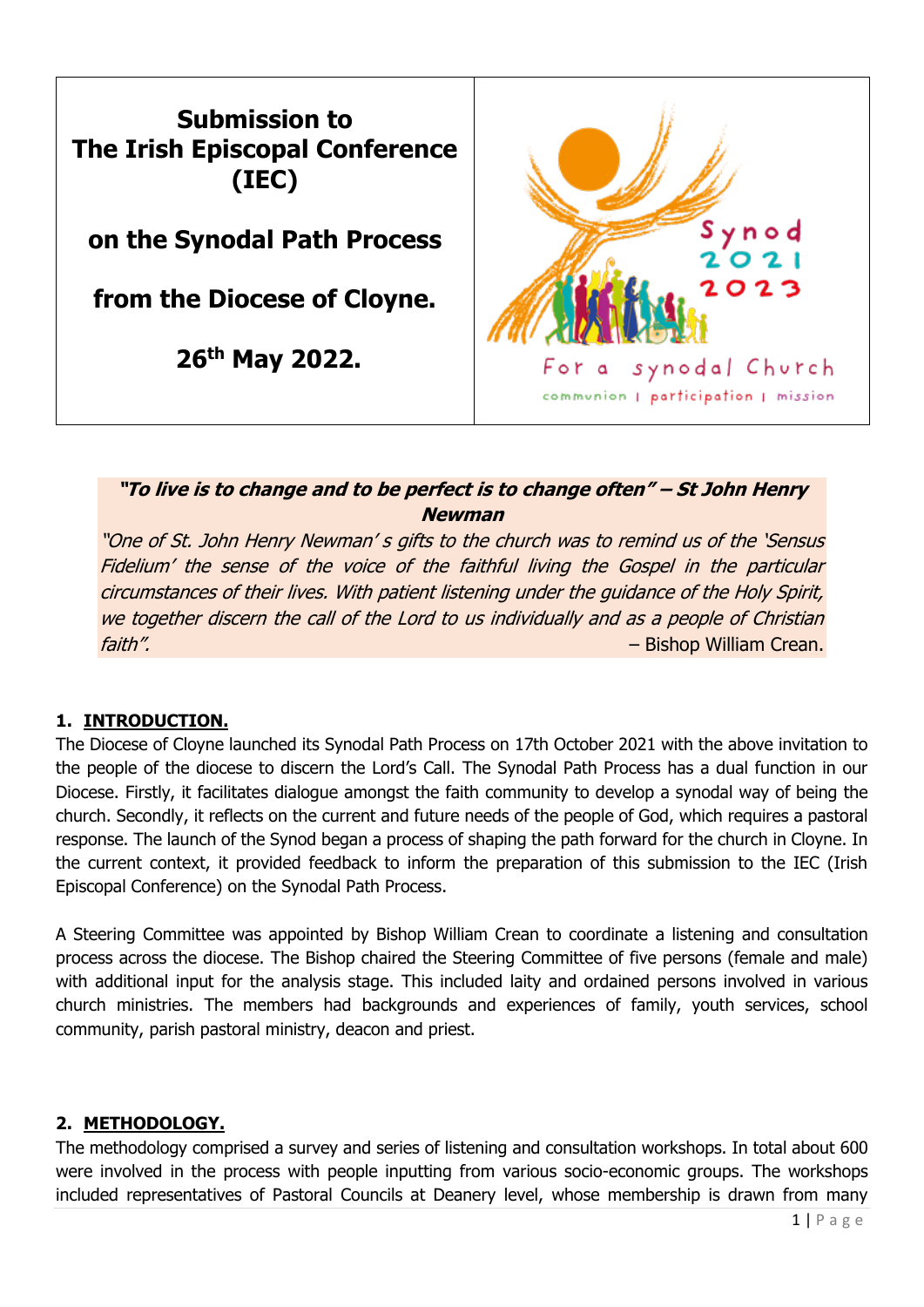different walks of life. It also included workshops with teachers, farmers, youth and those experiencing social exclusion. These were in-person and face-to-face workshops. The workshops sought the participation and input of laity, religious and clergy on various issues.

There was also a web-based listening and consultation process. This comprised an online survey. Similarly, a paper-based version of the survey form was distributed. In total, about 250 survey forms were completed and returned online. A further 200 hardcopies of survey forms were received.

The workshops and the online opportunities for discussion and input were promoted digitally through the Cloyne Diocesan Website and social media platforms. There was promotion verbally at Masses and through church events. Paper-based promotion involved distribution of posters at church buildings and the public marketplace. These posters included a QR code to provide a link to access the online survey and to seek to address the difficulty in outreaching to some socio-economic groups.

Two thirds of the respondents to the online and hard copy survey were female. Interestingly in comparison to the online survey, the workshops /discussion groups had closer to a 50:50 gender balance. In the case of the Deanery Pastoral Councils there was a slightly greater number of males. This gender breakdown was reflected in all of the age categories who responded and inputted.

In terms of age profile, one third of the respondents were aged 41-60 years. Two thirds of respondents were aged 61 years and older. Apart from some specific focus groups with youth, all respondents were over 40 years of age. Youth input was listened to through separate focus groups involving Cloyne Diocesan Youth Service and Youth 2000. There was a noted diversity of opinion here. Thus, in presenting the data received, some sample quotations from the youth groups are presented separately to highlight this feedback and perspective from the future generation of our faith community. In some situations, this highlighted feedback serves to balance the perspective of the feedback of the over 40 age group and in other cases it serves to concur with it.

# **3. KEY QUESTIONS.**

The Diocese of Cloyne was kindly guided in the study of the various Vatican documents on Synodality and the Synodal Path Process by the Irish Synodal Pathway Task Group, whom we wish to thank and acknowledge. Based on these sources and guidance documents, a series of questions were developed by the Cloyne Steering Committee. Various combinations of the following questions were posed to participants at the workshops and through the online and paper-based survey forms:

- Q. Is faith and spirituality, as distinct from church, part of your life?
- Q. How has faith helped you in your life?
- Q. When we say, "our Church", who is part of it who is missing and why?

Q. To what extent do you feel welcomed, appreciated and valued for who you are in your parish or community?

- Q. What areas of mission might we need to develop?
- Q. What steps might the Holy Spirit be inviting the Church to take?
- Q. What dreams for the church do you have?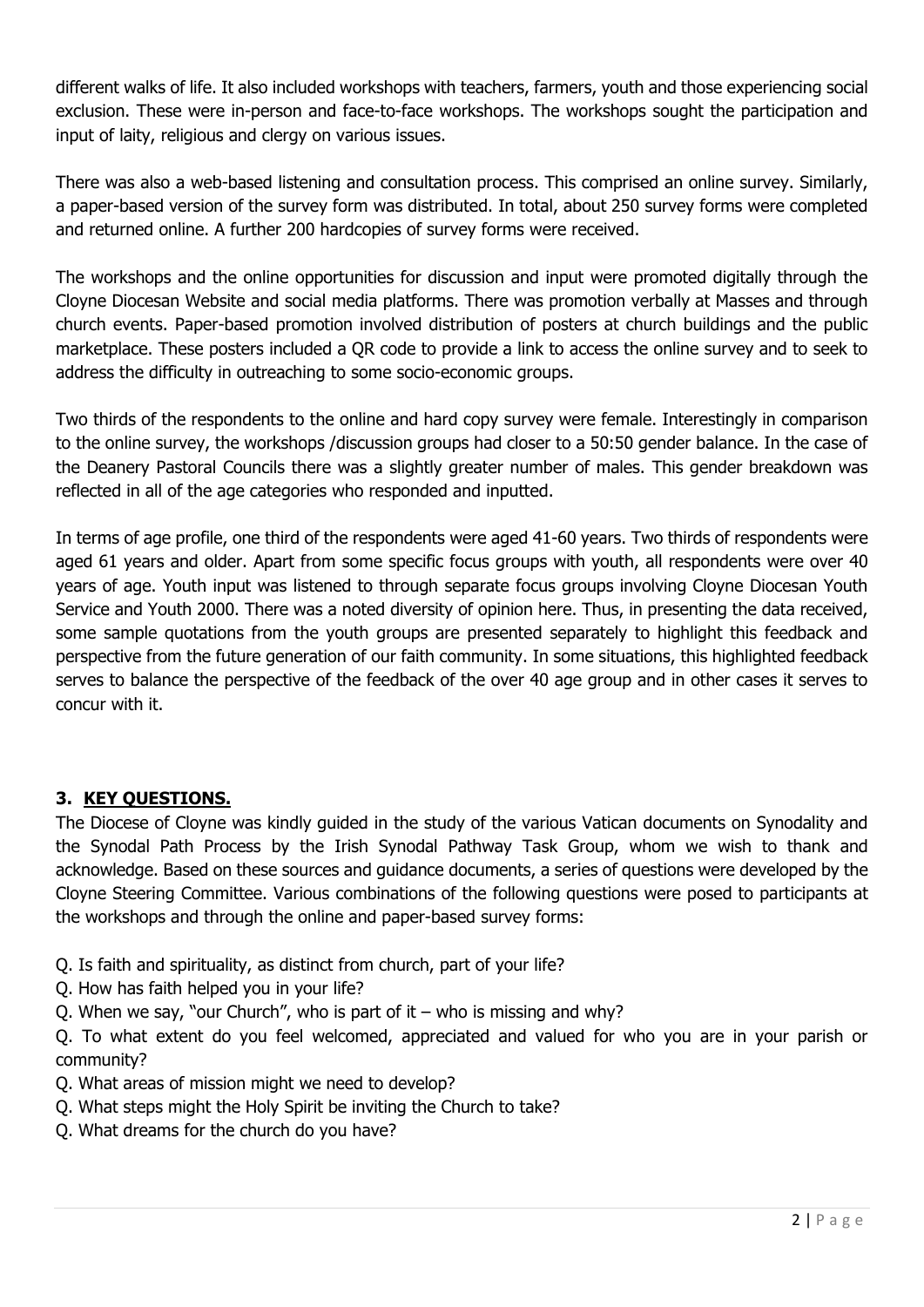# **4. EMERGING THEMES.**

There was a high level of engagement from participants in the Synodal Path Process with the various questions posed.

It is important to acknowledge the differences in priorities between more and less engaged groups. For example, concerns about inclusion and diversity were very dominant amongst the online survey respondents and Diocesan youth groups. The Deanery Pastoral Groups, the Catholic Primary Teachers and Youth 2000 barely, if at all, mentioned issues of inclusion and diversity as understood in the broader culture. This range of views is considered to be an important distinction as the Synod Path Process is about ascertaining the 'sensus fidelium' as well as listening to the voices of the less engaged.

The following is an outline of themes emerging in our diocese from the dialogue, feedback and responses received. The question of "What response does this call for?" will be addressed in Section 5 below.

### **4.1 Faith and spirituality as part of our lives.**

The question was posed: Are faith and spirituality, as distinct from church, part of your life?

The majority of respondents (75%) stated that faith and spirituality are part of their life. Others either did not respond or raised some doubts.

Many confirmed that they had grown up in a strong faith family and always have been very much part of the Catholic Church. Others stated that they attend Mass and described themselves as quietly spiritual. A lot of the contemporaries of those offering feedback have drifted away from practice of their faith. The point was made that the church assumes that faith is there in people and sometimes it is not.

People referred to finding God and peace in nature as a central force in times of anxiety and stress. There was an acknowledgement that faith has carried them through many a crisis and given great comfort and hope.

### Examples of general quotations:

"My parents modelled the faith. As I grew older, I became more questioning of my faith and life experiences have given rise to doubts. Am I living a fallacy?"

"It is hard to separate faith and church, but lots of people my age have"

"I need the church to sustain my faith. A lot of my contemporaries have drifted away"

"Faith is bound up in attending mass"

"Mass was not the same online. It is refreshing to be back at Mass. Faith becomes more important during tough times, like during Covid"

### Examples of Youth quotations:

"No  $-$  I don't really get the question"

"I think I am spiritual, but when I think of faith I think of the Church, and I am not sure about that"

"Spirituality? I have my own belief in God that helps me through"

"I don't believe in God, so I am not sure about spirituality. I believe in goodness and kindness"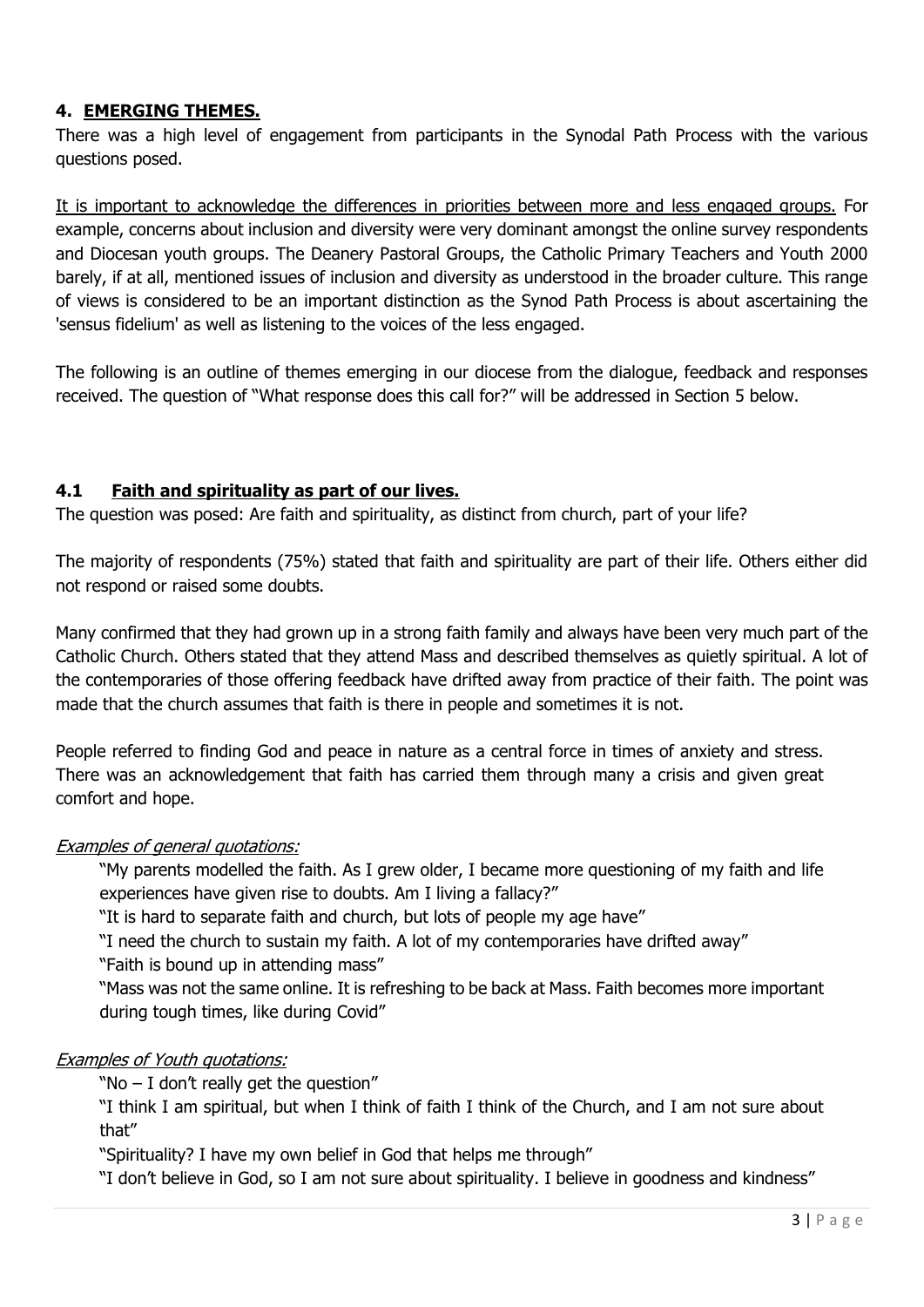"No  $-$  I don't have any faith  $-$  I wish I had though" "Yes, faith and spirituality are very important to me and are often different from the Church" "Faith is very important to me and being part of the Church nourishes that" "Yes, it helps me out and gives me comfort" "Yes, it is a personal thing"

## **4.2 How our faith helps us.**

The question was posed: How has faith helped you in your life?

Some people described faith as a secure base on the journey through life. There was particular reference to dealing with times of stress, problems, bereavement and key decision-making moments. Faith was described as a positive experience that is a big part of people's lives and helps to keep families together. Also, that faith is key to inner peace, forgiveness and healing.

### Examples of General quotations:

"Faith gives me perspective. It is an anchor for my life. It forms my outlook"

"When I felt upset, praying made me feel better"

"I believe that any plan God has for me is infinitely greater than anything I could ever dream up. Therefore, it is important for me to journey as close to God as I can on every step of the way because I believe He sees the bigger picture and has me ever in his care"

### Examples of Youth quotations:

"Yes, it helps me out and gives me comfort"

"Yes, it is a personal thing"

"I have experienced through Youth 2000 that faith is huge"

### **4.2 "Our Church".**

The question was posed: When we say, "our Church", who is part of it – who is missing and why?

### Our Church.

Some respondents felt very much part of the Church and described positive experiences of this sense of inclusion. However, many people expressed a clear sense of disconnection from the idea of 'our church'. A lot of respondents described their experience of the church as authoritative and one of a clear line between priests/bishop (hierarchy) and the voice and place of the laity. In particular, the role, voice and equality of women was repeatedly mentioned as a significant inhibitor to the idea of 'our church' and as a reason that many are missing. This tone was repeated regularly when reflecting on the Church as authoritative, lacking in diversity and often seen as judgmental.

#### Who is part of it?

Some people stated that they shared the understanding that all of the baptised are part of the Church while others listed groups such as clergy and laity as part of the church. Some commented that the Church felt like a place for the righteous and self-righteous. This in turn has led to some people not feeling part of the Church or that it is a place for the perfect and not the imperfect. Some felt that those who were not part of the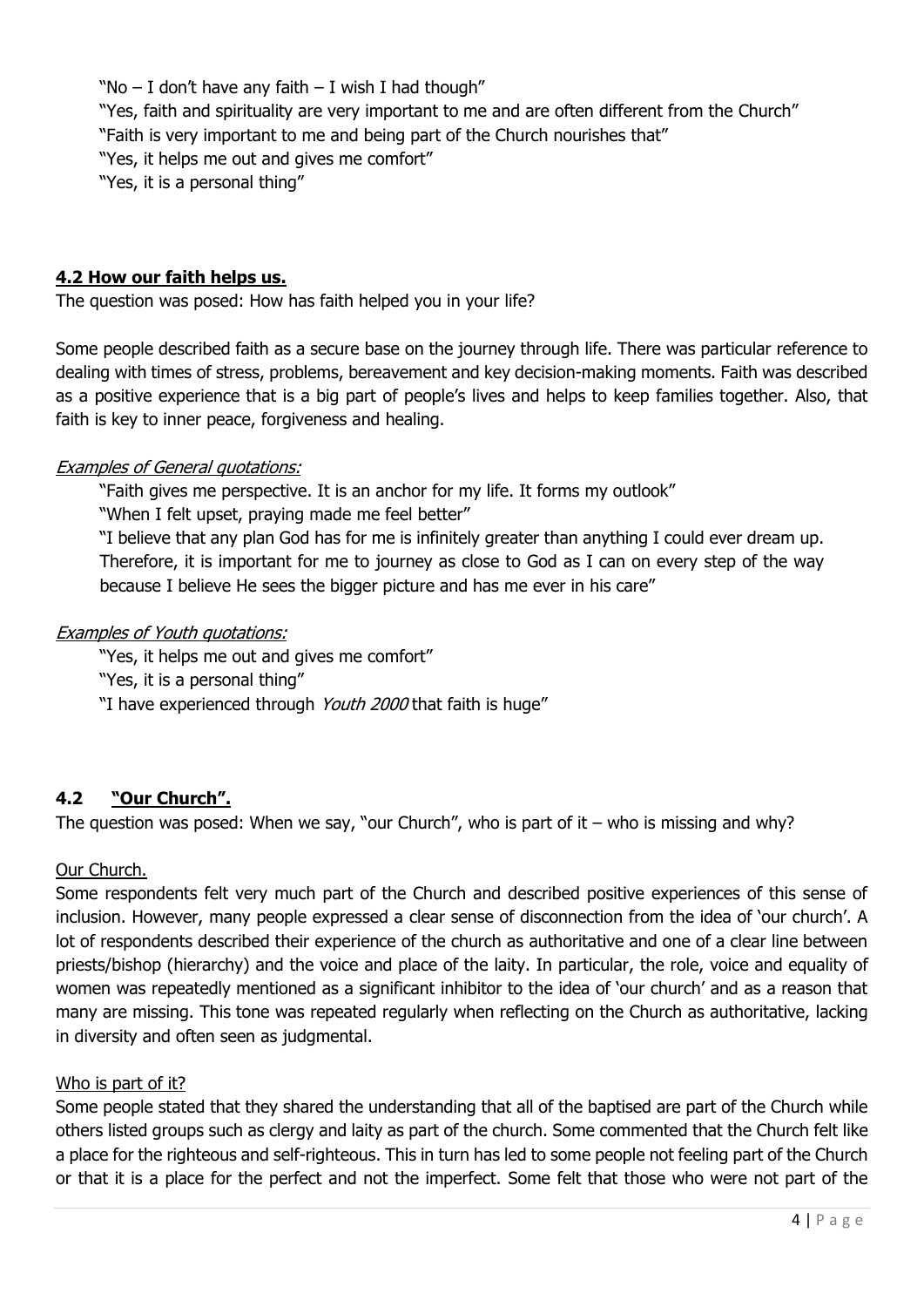church chose themselves not to be part of it or needed more encouragement and faith instruction. Others emphasized the importance of highlighting the unique space that is the domestic church of family.

## Who is missing and Why?

There was a long list that people felt were missing. These included victims of all types of abuse, people who chose to leave church, teenagers and young people, laity and lay ministries, separated, divorced Catholics, the LGBTQ+ community, same sex couples, families, young priests, sinners, single people, many baptised Catholics, other Christians, the poor and the oppressed. The feedback indicated that people are missing due to a lack of compassion and too much judgment (by laity and priests).

There was a noted focus on what was described as the lack of meaningful lay involvement in the parish /church community at various levels including ministries. The absence of young people and young adults was also mentioned on a significant number of occasions. It was also noted that for many people the 'Church' is only seen in terms of going to Mass. It was acknowledged by many respondents that it needs to be seen in much wider terms and this may help in changing perceptions that it is more inclusive and accessible.

### Examples of general quotations:

"My son said: look around the church Dad, do you see anybody my age?".

"16- to 25-year-olds are not in church. There is a generation lost"

"I don't feel part of the Church or welcomed into the Church"

"Lots are missing, families are missing, I am missing"

"It is good to see Pope Francis ratifying formal Canonical Laws around lay people serving in the church as Lectors and Acolytes and this official recognition is very welcome. However, it does not mean any new role for women in the church as such. I feel it is time that women should be able to preach, perform Christenings and the other roles similar to the Permanent Diaconate. Obviously, the consecration is the pinnacle of the Mass, and I am not sure myself at this point about women Catholic Priests. But I find myself thinking it is time women should be able to preach and lead prayer"

### Examples of Youth quotations:

"Young people are missing, LGBTQ+ are missing, people who aren't seen as respectable are missing"

"The missing are the rejected"

"People of faith who are searching, like me, are often missing"

### **4.3 Our experience of Parish**

The question was posed: To what extent do you feel welcomed, appreciated and valued for who you are in your parish or community?

On a scale of 1 to 5 (1- feeling of not being welcomed, 5 being very welcomed), the average response was 3. Some described feeling very welcome and appreciated in their parish and referred to the kindness of priests. There was an appreciation of the priest taking the time to come to the back door outside Mass to meet people and an acknowledgement that well prepared homilies can communicate a welcome and appreciation.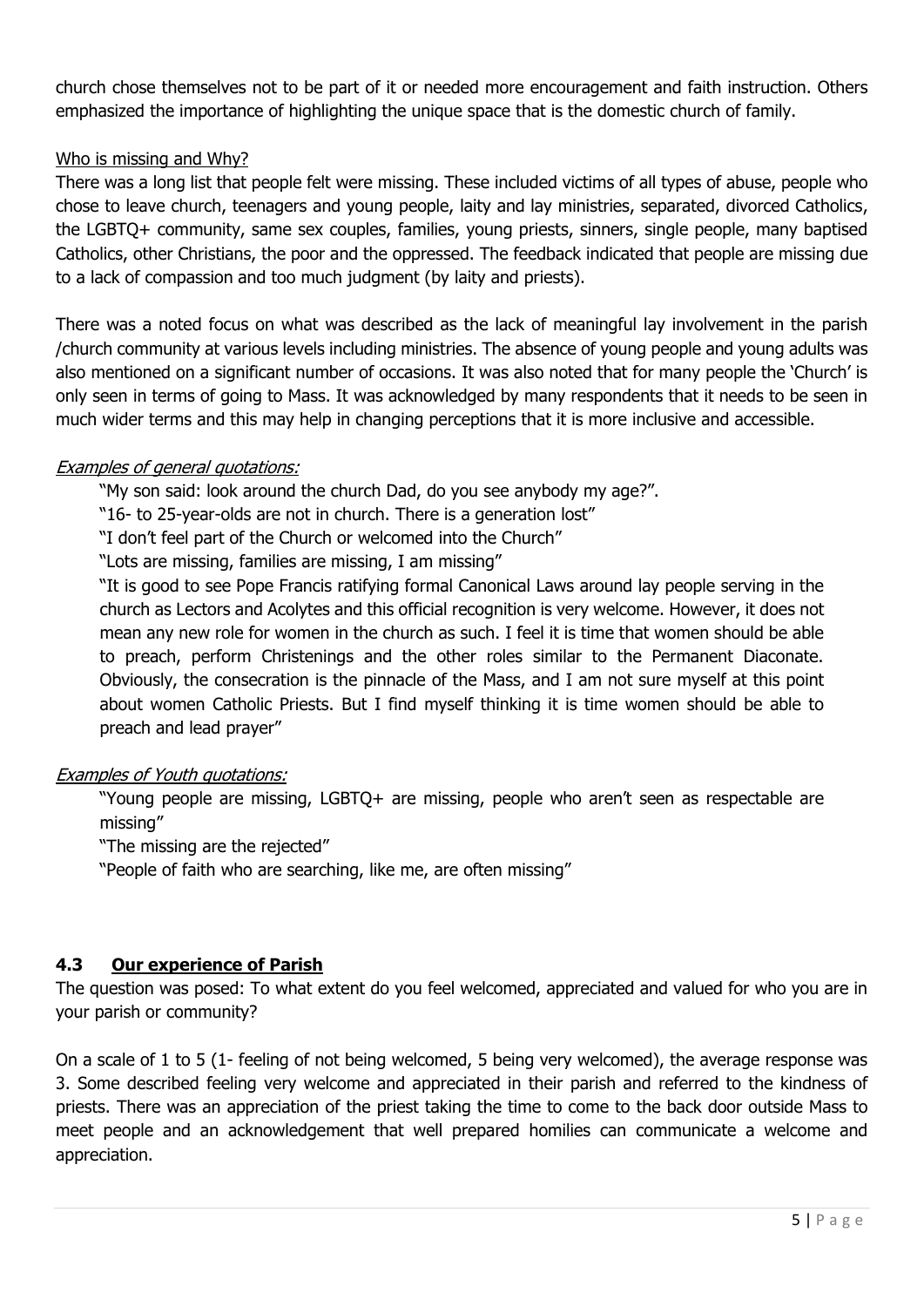Others referred to important moments in their lives where the pastoral ministry of the priest had touched them and, as a result, they felt welcomed. The social justice area of ministry was mentioned as a way for the church to engage with some people outside of liturgy.

## Examples of General quotations:

"The Parish Priest knows my name"

"We feel very welcome in our parish community. We are lucky with the priests that we have in our parishes – all sound and non-judgmental"

"The sacraments are provided and we're very fortunate to have that, but absolutely no sense of parish community or structure for a Parish Family".

"Obviously not all Priests have leadership abilities, and without a Pastoral Council to provide any leadership, it's a vacuum"

"Then again there's nothing stopping anyone from looking outside of the parish for faith development if interested"

"I myself feel very blessed to be in the parish and diocese I am in. I find our Priests very approachable and welcoming. I am involved in a number of parish groups and ministries and have always felt very valued in my roles and ministries"

"I felt very welcome and cared for when my mother died. I wish that experience and feeling and comfort was available all the time"

"My parents are separated, and I often feel judged because I come from what is called a 'broken home' even though I don't think my family home is broken"

"Going to mass, it's always the same, same people, same set up – no room for imagination or for joy"

"I am involved in a lay Catholic movement nationally and as part of this I feel valued – It feels like I have a place. They have great zeal and I have great friends within the group. In my own parish, I feel appreciated but isolated"

"I feel very valued and appreciated as a Class Teacher (sacraments), School Principal and a member of my parish"

### Examples of Youth quotations:

"Before Covid the Deacon in our parish got some of the youth involved in music, readings and making food parcels for poor families – that made me feel welcomed and valued"

"Lots of young people and especially LGBTQ people are absolutely not welcomed or valued. This makes me mad"

"I feel welcome, I don't know about valued – I never thought about it"

"Welcomed by the priest, yes. I don't think we really have a 'community'

"Don't go to parish at all, so I don't know. I don't think much about it"

"Be prepared to jump outside the box"

# **4.4 Developing Our Mission.**

The question was posed: What areas of mission might we need to develop?

The responses reflected both on the Universal Church Mission and the local mission in Cloyne Diocese and Parishes. Overall, there is a sense that part of the fruit of the Synodal Path Process for us as a diocese is the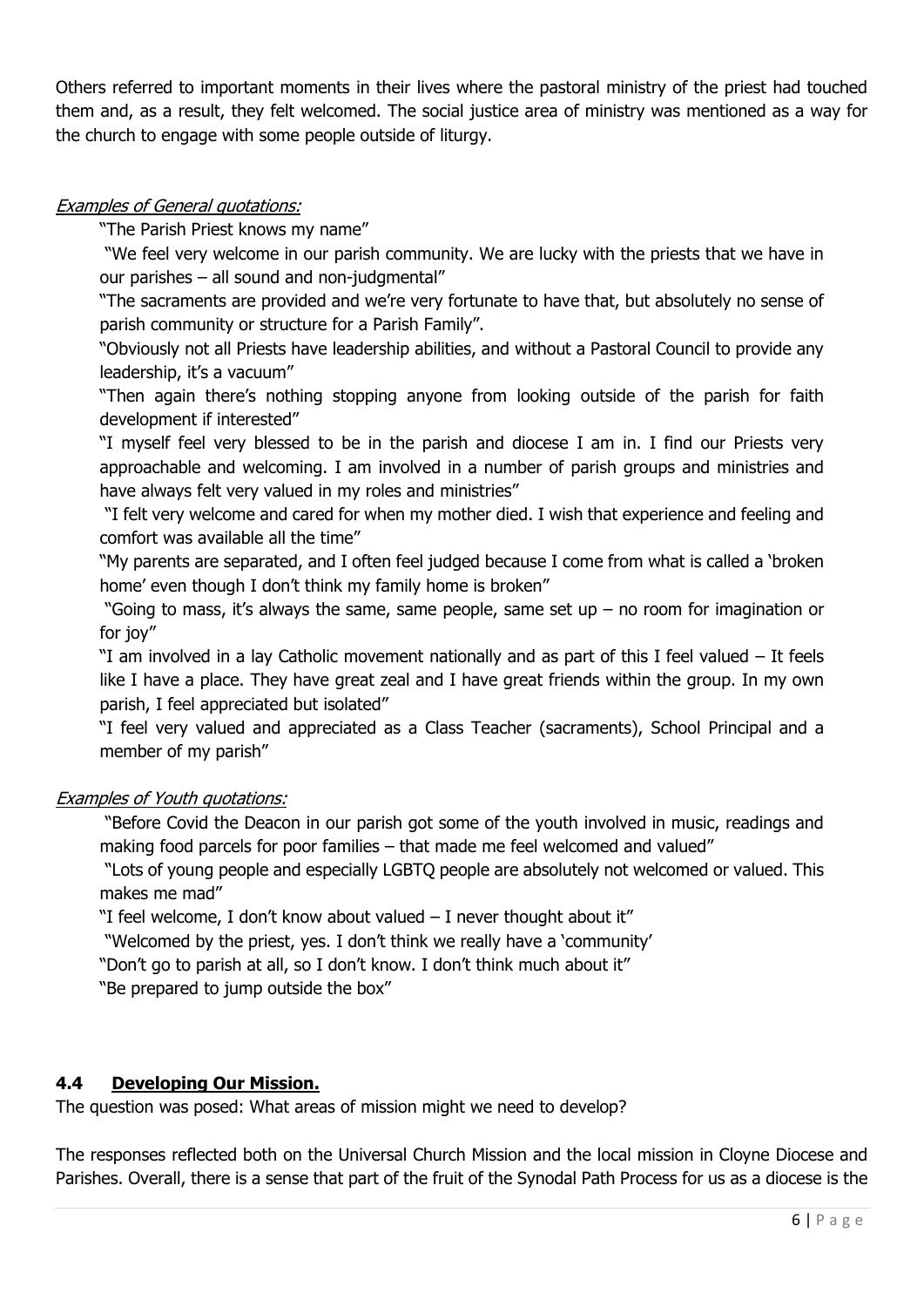range of views, which we need to work on as our continued Synodal journey. This is key to unfolding our future mission.

The standout response on our future mission is the need for formation and catechesis for both laity and clergy. At this point on the journey, the view expressed is that this is the crucial next step. There is an appetite for a deeper knowledge of faith to nurture life's experience of faith. An interesting single quotation that "the bible needs to be re-written" illustrates the need for faith formation without making the case for it. The feedback clearly presented the theme that faith formation is surely where our church community in Cloyne needs to start to re-build. Related to this was a sense that faith formation will lead us to a better understanding of what is meant by inclusion and diversity.

The responses also proposed movement on other fronts to support this formation including freeing clergy from administration and offering new opportunities to laity (male and female) to contribute more. The feedback expressed that the church needs to become a more welcoming and visible community of faith rather than the "formal and haughty" one that some people perceive us to be. Evangelisation through new social media forms was proposed with many examples of good practice in this area referenced.

Respondents felt that the church mission needs to adjust to communicate more of a welcome towards all people, but especially the young, women, the poor, the divorced /separated and the LGBTQ+ community. Obstacles to a more open church included what some described as the church's "outdated" teaching in some aspects of society, parish cliques and an overly "formal" clergy. The need for faith formation for all groups and better homilies was emphasised: "A desperate need for better homilies". More reverent celebrations of liturgy by both priests and people are considered important for some respondents. The relevance of, and engagement with, current global challenges was a key concern for others. The need for laity "to have a proper say" in parish life was emphasised.

There was an awareness that major change is needed in the case of women's participation in all aspects of the church. In support of this aspect of Mission, it is appropriate here to cross-reference that the responses received to questions posed in the survey suggested that the faith community could find creative ways of bringing about this change. The involvement of younger children also in events such as faith-camps was proposed. It was acknowledged that it is more and more likely that the actual faith community will need to educate and lead our children in the faith. This was linked to the point that education in faith /sacraments may move out of school settings.

### Examples of General quotations.

"Listen to Pope Francis more"

"There is a Mission amongst the established group we call 'church' to help stay alive, active and joyful in our faith"

"Bring Jesus into people's lives in a way they can understand and in a way that helps"

"We need young foreign missionaries"

"Church is male dominated. Women are walking away."

"Women for Permanent Diaconate"

"We need less worldly chatter in church".

'Mass shouldn't be celebrated in a robotic way"

"Church needs to be poor and humbler"

"The church does not respect the so-called lower classes"

" A need to go back to basics, to focus on the Ten Commandment, sin and the devil"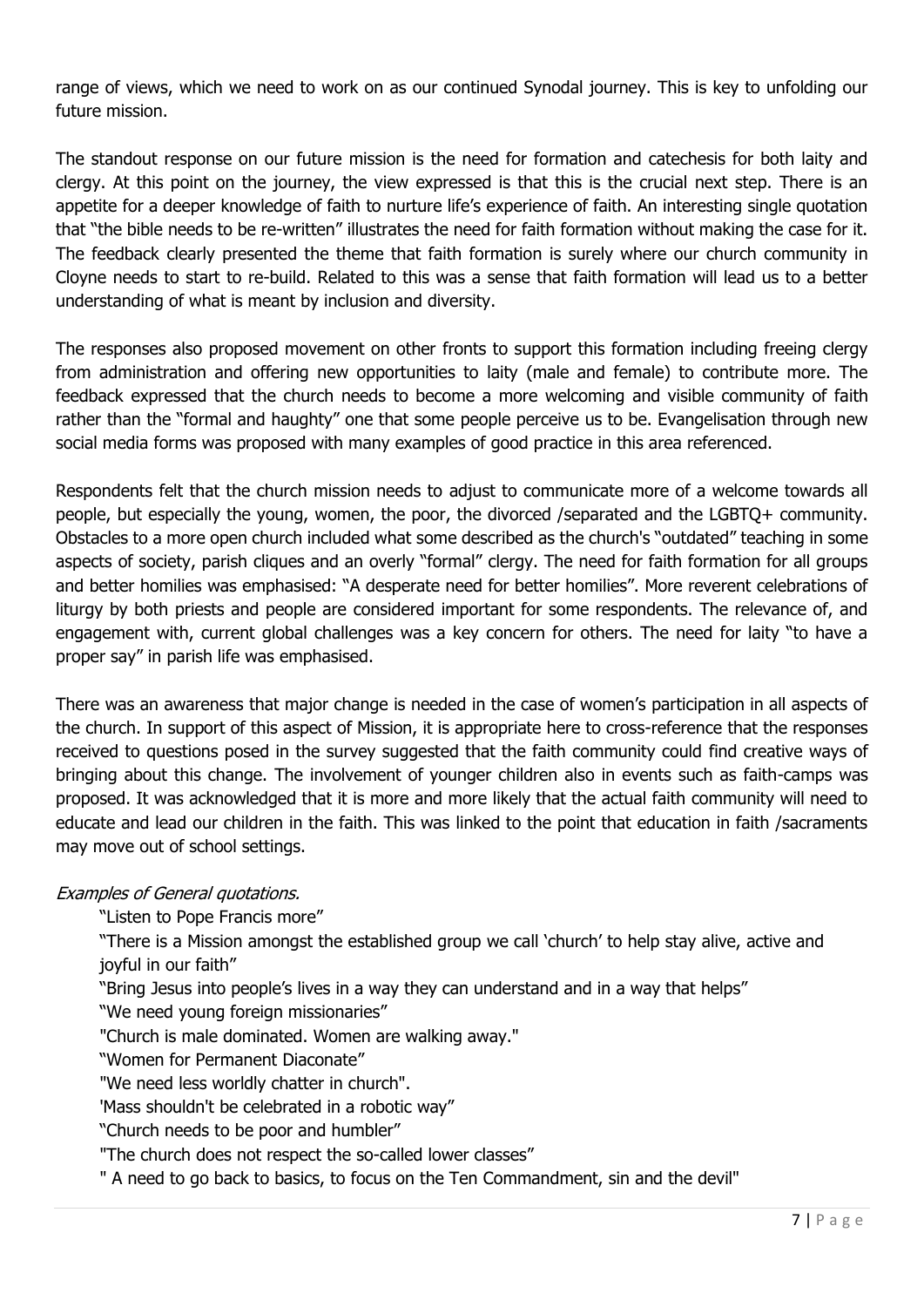"Reach out to the people who are struggling and who are on the fringes and invite them /us into the Church"

## Examples of Youth quotations.

"The main area of mission is to help people have a personal encounter with Christ. For example, Youth 2000".

"Church mission needs to renew its focus on social concern, climate change and the environment.

## **4.5 Invitation from the Holy Spirit – our next steps.**

The question was posed: What steps might the Holy Spirit be inviting the Church to take?

The respondents framed their response in terms of a call from the Holy Spirit to be hopeful, to be willing to question and not to be afraid to preach the good news to the world. Also, to be more faithful to the Gospel message. There was a sense of a call to be humble in the face of the Divine. There was a challenge expressed that as a faith community we need to put God at the centre and before all things, whether political institutions, education, the workplace, health. We need to acknowledge the power of God ever present.

### Prayer.

People felt that the Holy Spirt is calling for more prayer. It was acknowledged that there are many forms of prayer in our faith-heritage ranging from more traditional forms of prayer to new and emerging forms of prayer and guided-prayer. There was a consensus that prayer is needed to guide the Church and that there needs to be a willingness to be submissive to the spirit of truth.

### Church.

People sensed an invitation from the Holy Spirit to a smaller more dynamic Church with less maintenance and more mission. Many submissions suggested becoming more like the Church of the early Christians who were known for the love they showed each other and how they helped each other, especially in times of difficulty. Respondents expressed the need for us to be the Church Jesus wants us to be.

There was sense of a call to go back to basics with less of a hierarchical church and more lay involvement. Some felt that Church laws are man-made, rigid and forcing people out of the community of faith. Others shared a feeling that the Holy spirit is encouraging a more charismatic and ecumenical approach unlike the here and now where we seem to have "circled the wagons".

A small number of voices expressed a preference that the Church "go back to the traditional teachings with a call to reverse many of the changes that have happened since the 1960's". In this context, a small number requested the Latin Mass and to abandon any attempt to be relevant or trendy.

### **Inclusion**

The consensus from the listening process is that the Holy Spirit does not discriminate and exclude. Our mission is to welcome diversity, support the vulnerable, work to support immigrants and end racism, include LGBTQ+ people, those in second relationships, separated and divorced. It was felt that the church needs to speak out on issues where people are treated unfairly. Many spoke about the need to be more inclusive of women.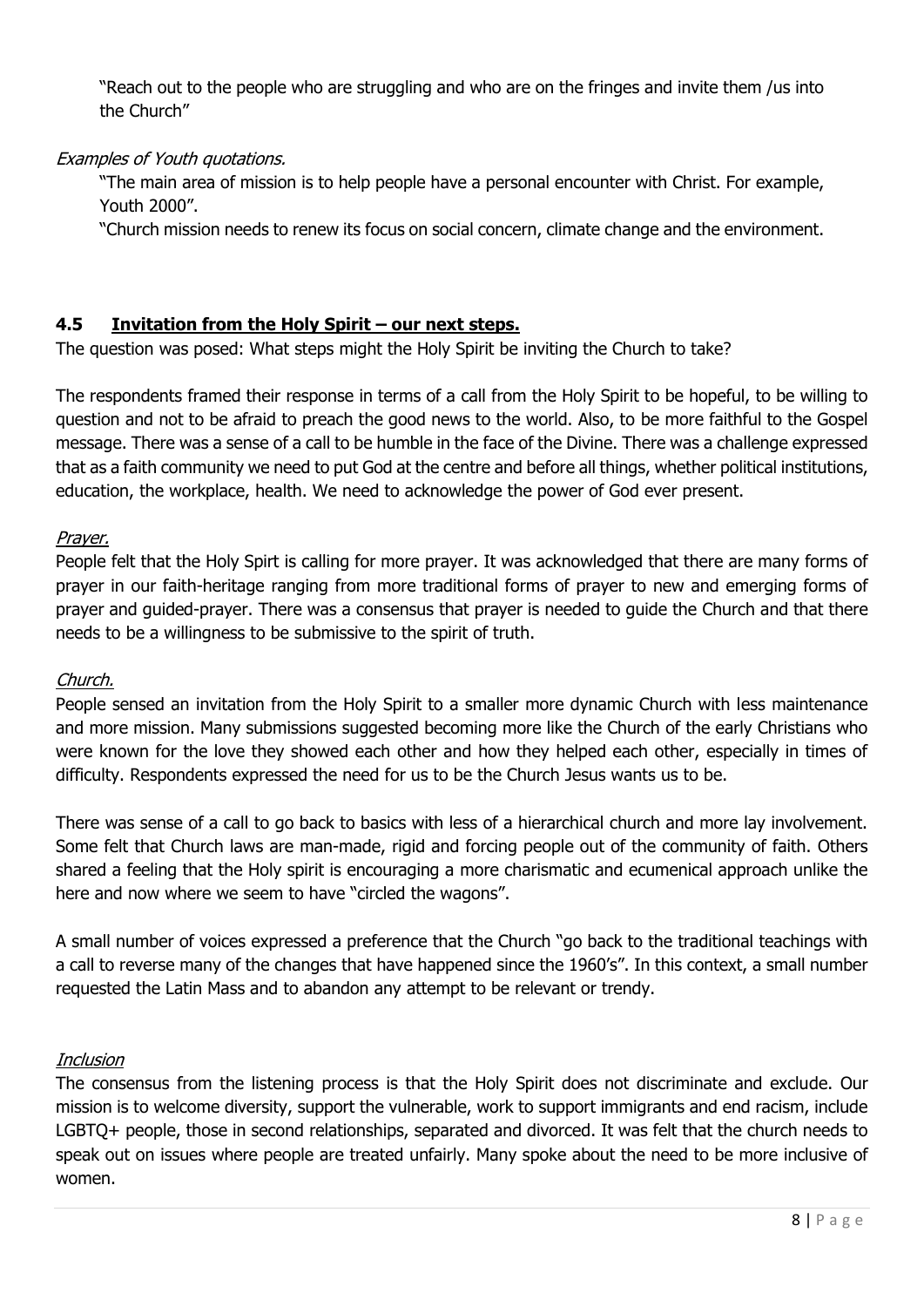The Holy Spirit is trying to open the church doors to a refreshing attitude of inclusion and reform. Vatican II and other documents need to be kept in mind and hopefully the spirit will soften the hearts of those opposed to change.

There were references also to needs such as greater dialogue with other Christian faiths and for our church not to engage with an attitude as the one who thinks they are right.

### Priests and Deacons.

There was a strong sense of the invitation from the Holy Spirit to support our priests, deacons and the new emerging ministries approved by the Church.

There were a number of written submissions that called for priests to be allowed to marry (optional celibacy) and other submissions that called for women Permanent Deacons. There were mixed views on the topic of women priests. It was acknowledged that these are not matters or decisions for our local diocese and that the only role is for our diocese to pass on the feedback received. The view was shared though that the Holy Spirit may be inviting the Vatican to facilitate a process for the Universal Church to discuss the diverse range of views on these matters.

In relation to the role of priest and the exercise of some aspects of this ministry in Ireland, there was a strong consensus on the special value people have in their very faithful priests, but an acknowledgement that the workload shouldered by priests in unsustainable. The discussion borrowed a phrase "to unburden the wagons for priests" meaning to release tasks that are not at the core of priesthood. There were proposals that priests let go of control over much of church administration and management and that clergy hand-over all administration to lay assistants and focus on leading people in prayer, the sacraments and pastoral ministry. The quotation from Pope Francis was used to emphasise the importance of forming pastoral relationships as key: "the shepherd should smell like his sheep". Views were shared that the Holy Spirit wants priests to have a better and ongoing formation to enable them to preach the gospel in all its fullness. Views were expressed that bishops and priests must stop trying to conform to the social norms of secular society and instead to take a courageous role in preaching what is right and wrong and standing up to the totally ignorant "opinion-formers".

### **Catechesis**

Sacramental preparation for children was discussed and the feedback received recognised that parents need help to form children in their faith and not to solely rely on the schools for this role. There was an acknowledgement of the very good resources that are available for this task and a sense that the beauty of our faith will win people over. This point was developed further by questioning how religion is taught currently and an acceptance that it is not working. There was a consensus in discussions and feedback that it will be a sad day - in the sense of being a major change - when there will be a total separation of schools and parishes. However, the Holy Spirit seems to be prompting us to begin preparations for sacramental preparation outside of school.

Respondents stated that it is obvious that adult catechesis and adult formation is lacking in the Irish Church. There was a need identified for better scripture-based formation and prayer as part of adult faith formation programmes. The experience was shared that there is a need to explain the scriptures in a way that engages people and to equip them to discern the Word of God. This was developed further in relation to the Holy Spirit calling people to true evangelisation and education of the faithful in the Church's teachings.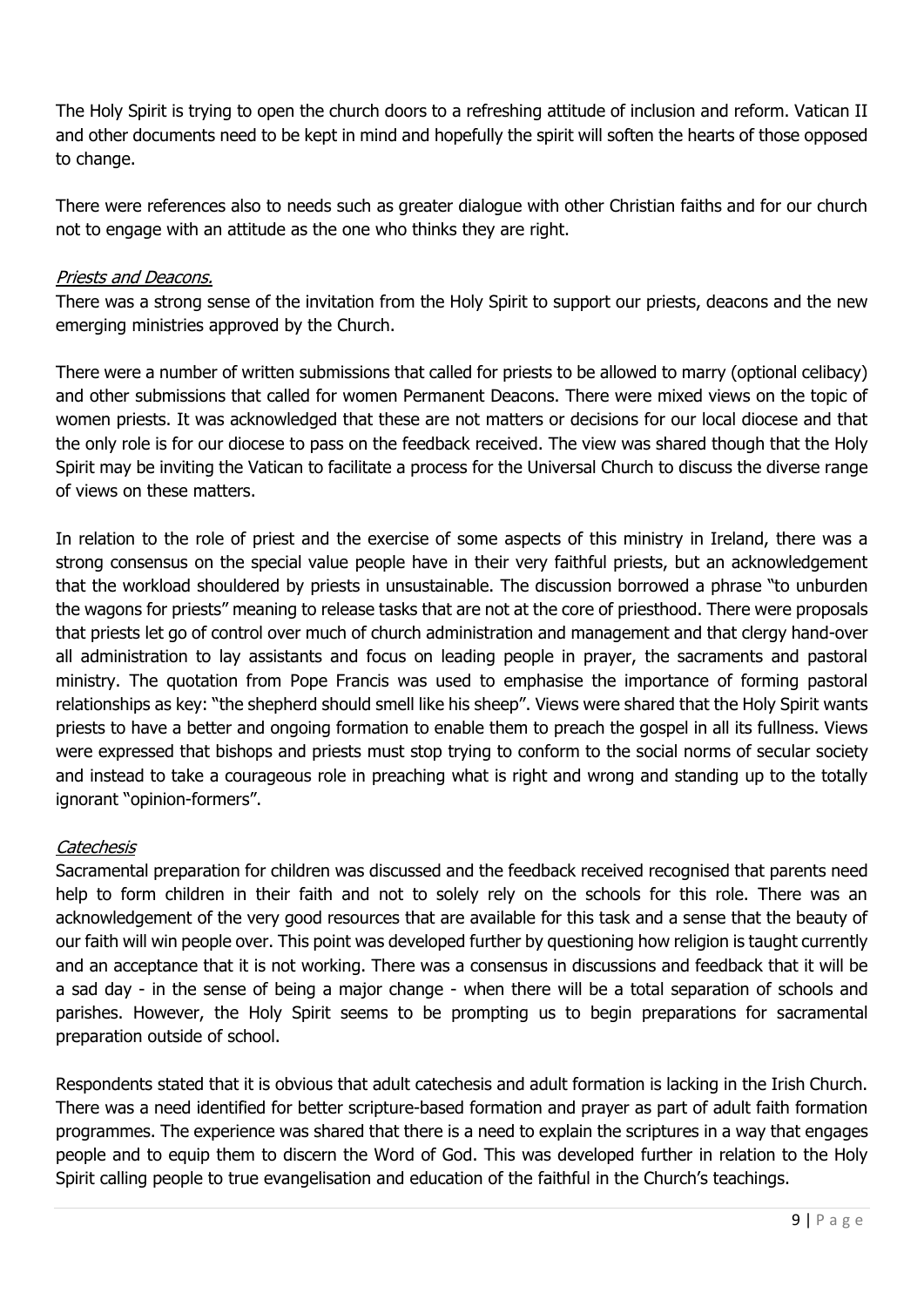The Holy Spirit is encouraging the use of modern media and information technology to spread the word of God to those who would not hear it in normal circumstances.

# **Community**

Respondents thought that the Holy Spirit may be inviting the church  $-$  laity and ordained together - to undertake work in developing a greater sense of community. Listening, as exemplified by the Synodal Path Process, and communication are viewed as integral to this. Practical suggestions such as the creation of spaces for people to develop community, such as a cup of tea after Mass, were mentioned. Others felt that there is a need for laity and ordained ministers to go out into the community and knock on the doors of people's homes with the purpose of informing neighbours in the wider community that the church is here to support them. This was developed further in terms of making the point that the church needs to be immersed more in the community rather than operating a base from church buildings only.

Specific feedback was given on the invitation of the Holy Spirit to continue to support and develop youth ministry in parishes. A practical suggestion was made regarding the opportunity to engage young people through involvement in charity work.

In terms of the invitation from the Holy Spirit to reflect on church structures in Cloyne Diocese, there was some discussion and feedback that sometimes working at diocesan level does not seem to work. It can be too big and broad, and that some inter-parish cooperation and pooling may be timely.

The discussion on the call of the Holy Spirit to help the most vulnerable people in the Church was expressed as a concern and that the church needs to carry them with love and practical care. The homeless were given a special mention. There was a sense of an invitation to listen anew and hear the cry of the poor.

### Examples of General quotations:

"Invite those who suffer to draft the plan. Let them write the story for a change."

"Don't be a church of buildings and power, be a church of people and love."

"We need a missionary Church to carry the mission of Christ to the highways and byways".

"An option for mercy - put an end to the strategy of refusing to let genuine people meet Jesus in Holy Communion because of unfortunate circumstances of their lives e.g., a broken marriage."

"There was a call to cast Canon Law aside and to be church with one submission"

"An end to expensive ceremonial garb for Cardinals and Bishops".

"Pray for courage and action to live the life of the Gospel message"

"We do not want a new world religion, a watered-down version of the truth that was there for 2,000 years. We cannot change God's laws"

"Accept people who are in same sex relationships"

"Reverse and apologise for the damning and dangerous statements made about the blessing of same sex unions"

"The Church needs to welcome the laity, especially women, in more than flower arranging and church-cleaning"

"A Married Priest would have the benefit of the lived experience to preach and be more accepted" "We have Married Permanent Deacons in our diocese, and this is bearing fruit. We also need women as Permanent Deacons"

"No women priests, but the role of women should be acknowledged"

"We need to get down and dirty with the community. We need feet on the ground" "Pool parishes"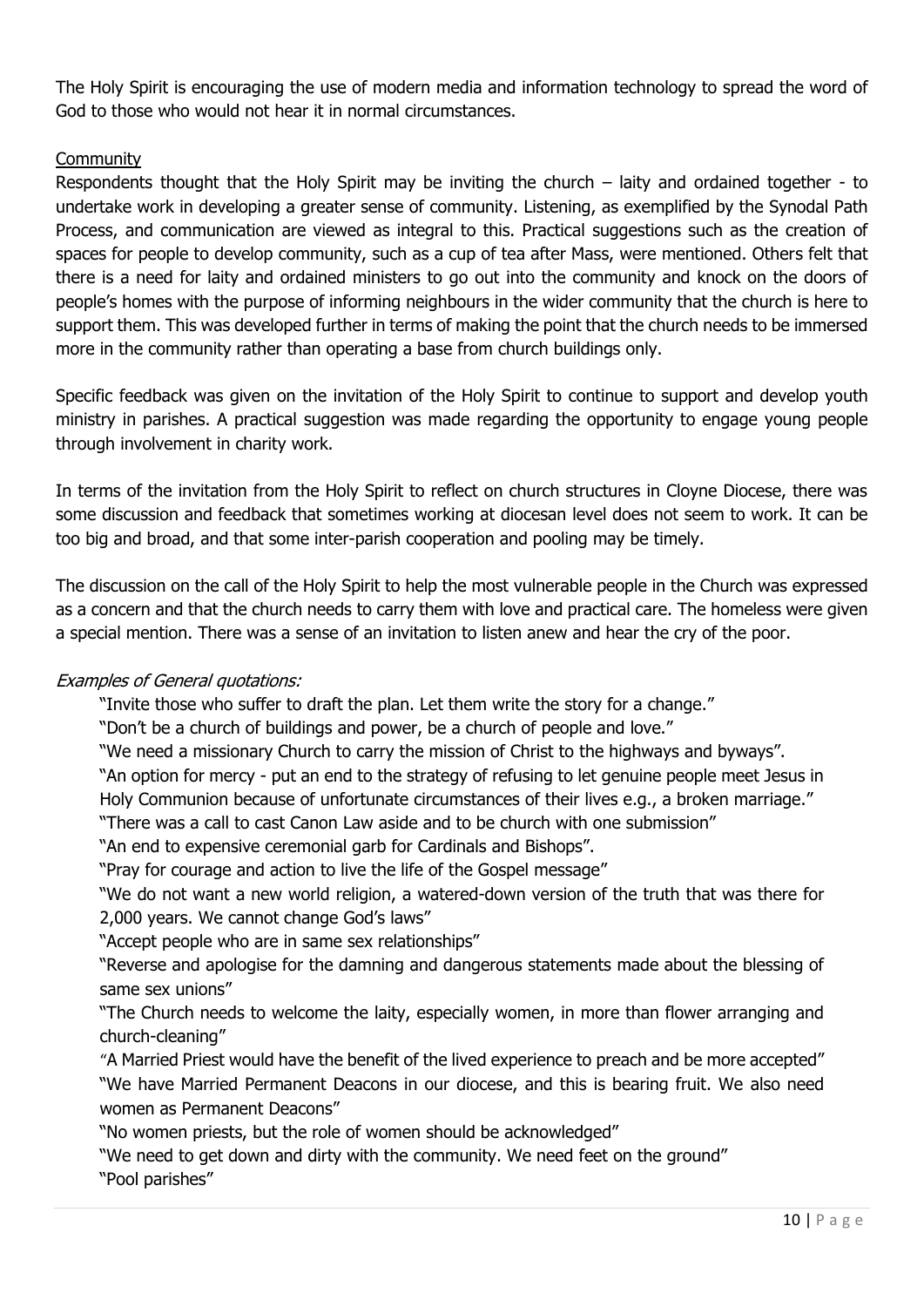"We need to have a world day of public atonement for the wrongs of the past or better publicise the day set aside in Lent for reflection on this issue"

"Personally, I think Synodality is very dangerous and probably a mistake. It seems to be moving in the direction of the Protestant churches in which majority rules. I do not think that this is what Jesus had in mind when he said, 'thou art Peter'. The Catholic Church can never be an inverted pyramid"

"Divest from all schools soon because they are only Catholic in name at this stage. Plan anew"

# **4.6 Dreams for our church.**

The question was posed: What dreams for the Church do you have?

The responses to this question continued the themes emerging in previous questions discussed above. The emerging themes include the areas of faith formation, catechesis, evangelisation through ICT and social media, modernisation, inclusion, the role of women, priests, deacons and vocations, supporting the poor, improving relationships, prayer, faith and structures and process to lead and manage change. The following quotations best summarise the feedback received:

# Examples of General quotations:

"To be recognised for the tremendous contribution the church makes to society and the environment as being part of the Church's mission".

"That our Church would be based on the Gospel of Jesus and not on a dying institution"

"Become more community-based and continue to encourage families to actively take part".

### Role of women

"Some women to attend /present at the Irish Bishops' Conference"

"That it would include women in a real, meaningful and equal way"

"That women could officiate equally at mass."

"Consider female Deacons and Catechists, I'm not in favour of female Priests". "That women could preach/give homilies and lead prayer. That women could stand more equally beside our priests and not to outdo them in any way but to support them and their work in a practical way, in a way that truly honours the full extent of the gifts, talents and skills women have to offer as fellow human beings (gender in the end of the day should not come into it!)"

# A renewed focus

"I hope I see the churches full again as they were when I was growing up".

"An educated and well-formed laity, whose role was the most enduring gift of Vatican II" "A poorer Church, with less focus on buildings and trappings, and more focus on service" "A joyful Church, which preaches the love of God by the joy and love of its members"

# The signs of the times

"Catch up with the rest of society in terms of norms and ways of living. I'm not saying change church values, but be open to other ways of viewing the world"

"I want it to be a Church that reflects all that is good about the 21st century. A church that is based on love, tolerance and equality. Less dogma, more humanity. This is what God wants."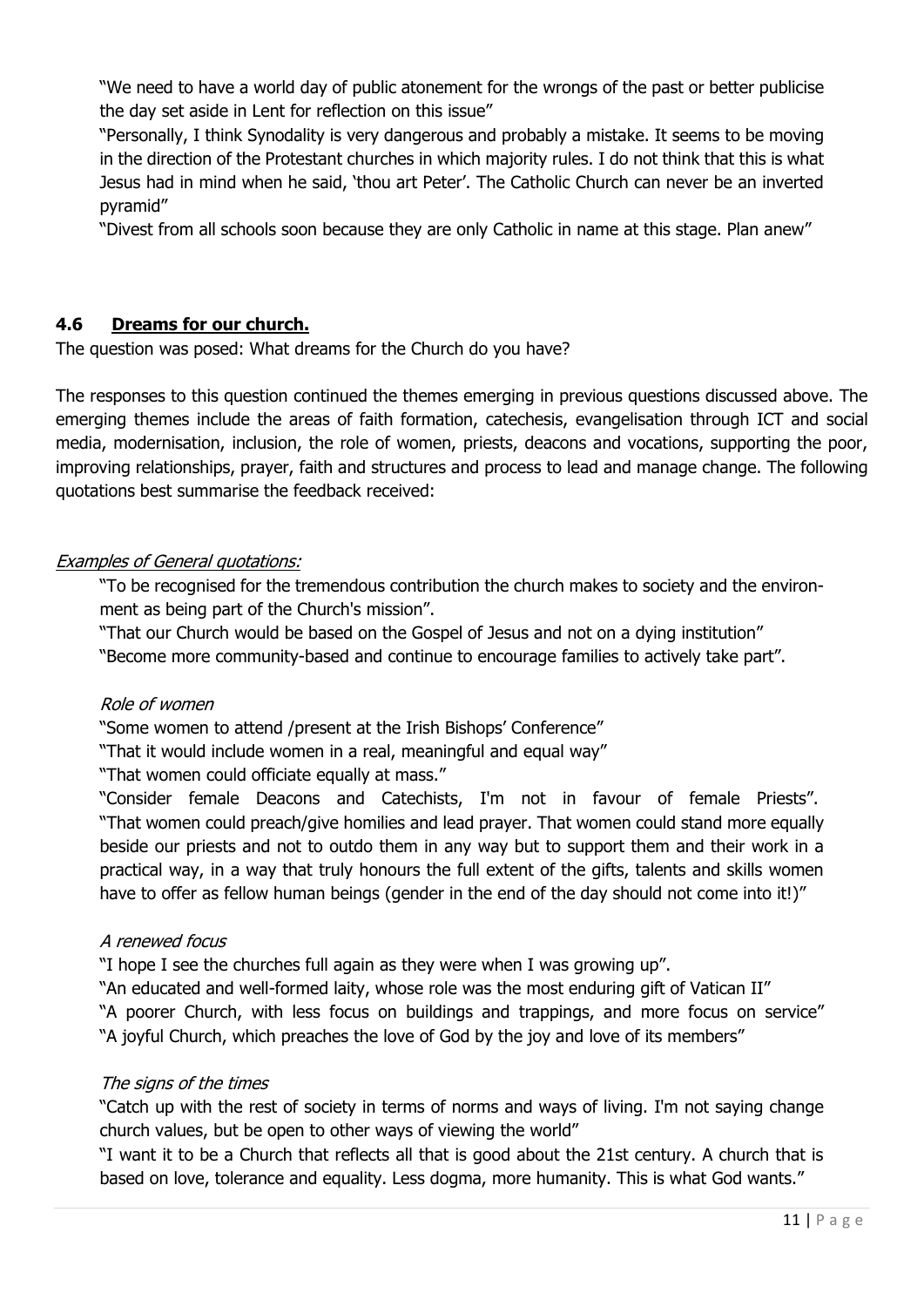## **Inclusivity**

"An open, inclusive, welcoming Church that is not afraid to speak up against what is wrong." "A simpler, transparent structure, with lay, consecrated, and ordained women and men of all ages and backgrounds working together to build the Kingdom of God in our day." "People who are gay being accepted, and their sincere and committed relationships and civil marriages recognised."

"That two men or two women who have faith could have their commitment acknowledged by the God they believe in. Inclusion for LGBTQ+"

"Become more accepting of different people and what they believe and identify as" "Improved ministry to people who are Divorced in circumstances where it is clear that a marriage has irrevocably broken down for a considerable length of time"

### Children and Sacraments

"Honesty! The charade that is the First Holy Communion and Confirmation being rooted in practice rather than one great pantomime."

"That my children and grandchildren have been handed on the Faith"

### Priests and Vocations.

"Allow priests to marry or in relationships (while they get to know someone) if they so wish." "I dream too especially of many more Priestly vocations and vocations to the Religious Life as I believe the prayers and offerings of Religious Sisters and Brothers all around the world do more for us then we will ever know"

#### Prayer and Reverence

"That everyone could feel the support of prayer that I feel. I dream that the church could express this in a voice that would be welcomed by those who now feel alienated"

"Understanding why we're being reverent"

"We should encourage people to use their gifts for the church"

"That people would recognise Jesus in the Eucharist and appreciate the teachings of the church"

### Examples of Youth quotations:

"Young people aren't bad. At times we are seen as bad, and this is very hurtful"

"I would love to be able to go to Church with my nan and mam. My dream is that I could do that and share that faith – so a Church that accepts me and doesn't judge me"

"I don't have any dreams for the Church. I find it hard to understand and hard to believe in"

"I would love to see a humbler Church that welcomed young people and helped us understand and explore our faith or lack of faith"

"That more young people become on fire with their faith and want to serve their parish/church"

### **5. What response does this call for?**

An analysis of the listening process was undertaken by the Steering Committee. Overall, there is a strong sense of spirituality in the feedback received. The inputs drawn from people of various socio-economic groups presented a number of clear emerging themes as outlined at the beginning of Section 4.6. It is anticipated